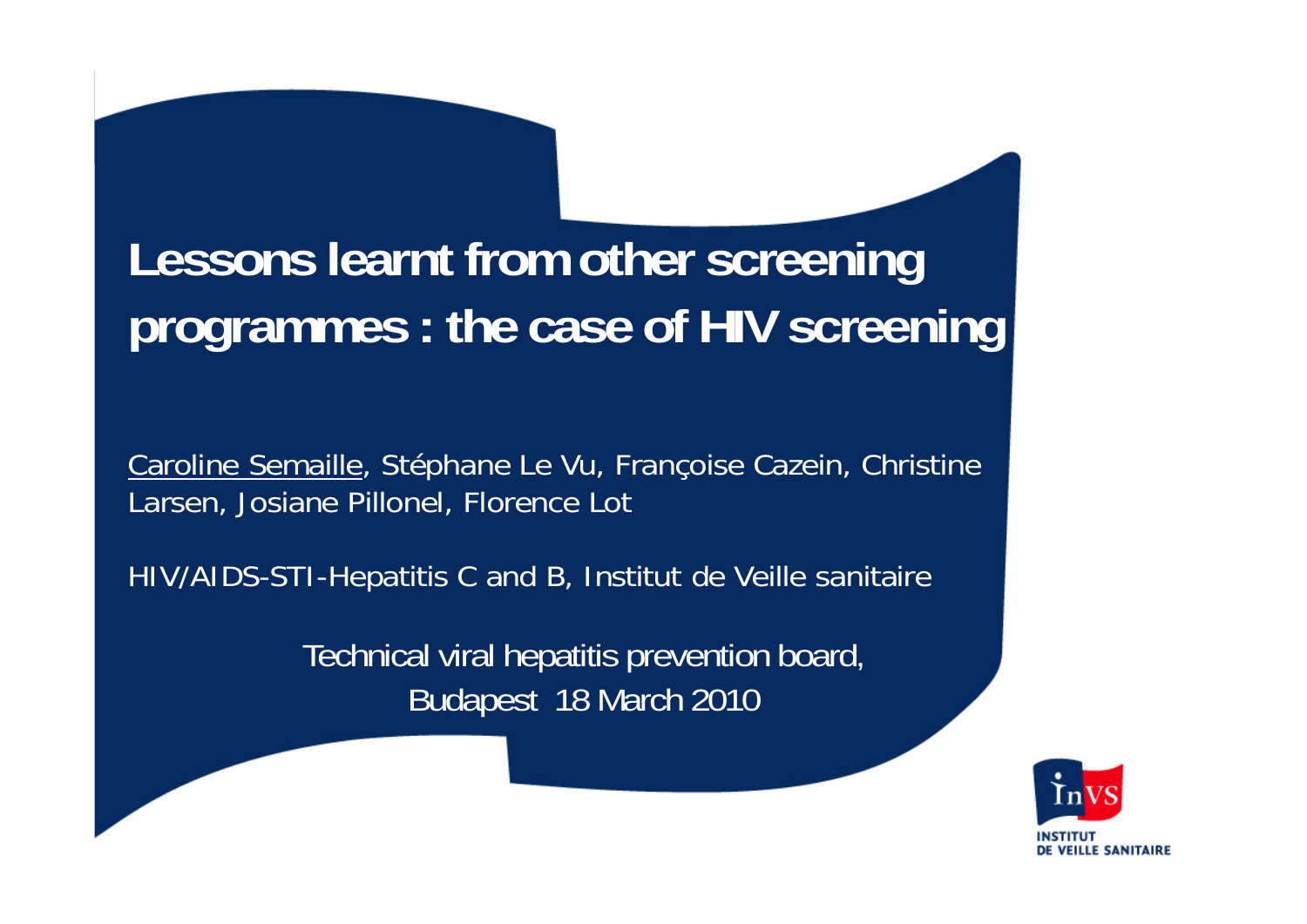

•Rationale for changing HIV screening policies

• Description of changes in HIV screening policies in resource-rich countries (USA, France, UK)

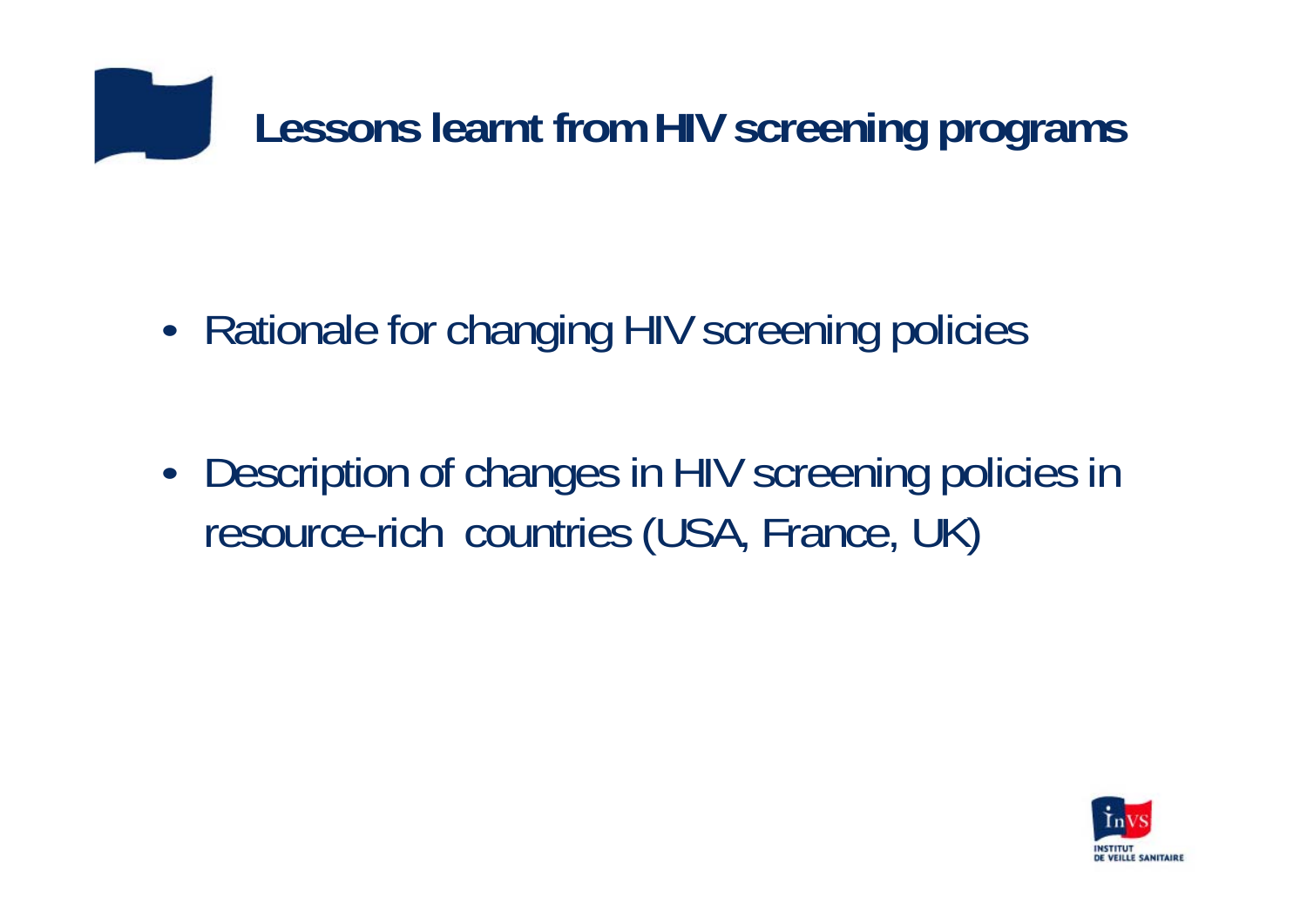

**Rationale for changing HIV screening : why do we need to improve HIV screening ?**

- 1.Reduce HIV transmission
- 2.Improve disease prognosis
- 3. Benefit from new rapid HIV tests available
- 4.Cost-effectiveness studies demonstrate its worth it

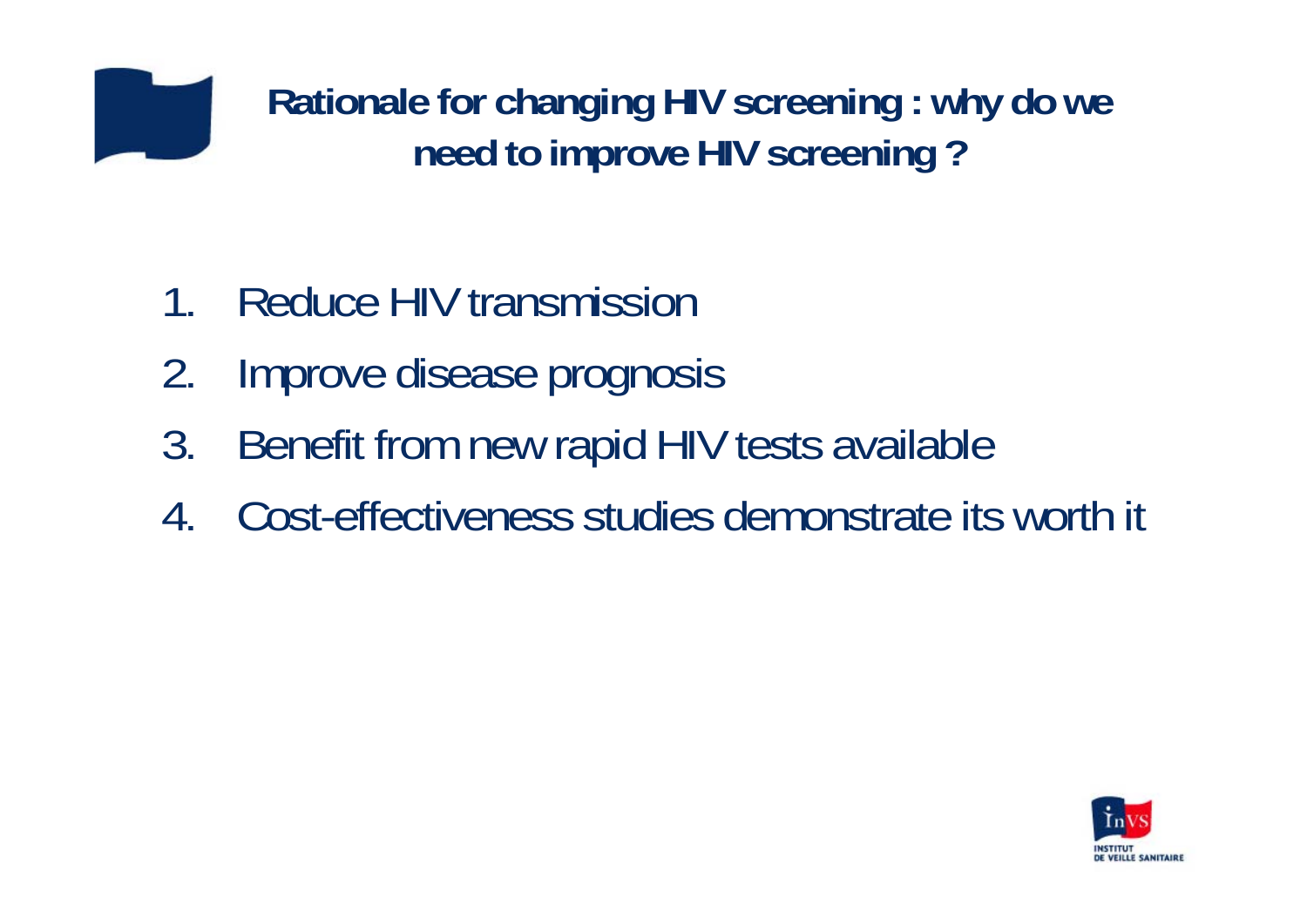### **Rationale of changing HIV screening 1. Reduce HIV transmission**

- • By reducing viral load, Antiretroviral (ARV) could reduce the infectiousness of treated individuals by 50-99%.
- Knowledge of HIV infection could impact behaviours: after people become aware they are HIV +, prevalence of high risk sexual behaviour is reduced
- The prevalence of undiagnosed HIV infection remains high (in USA, approx. 21 to 33%, in UK 25-30%)

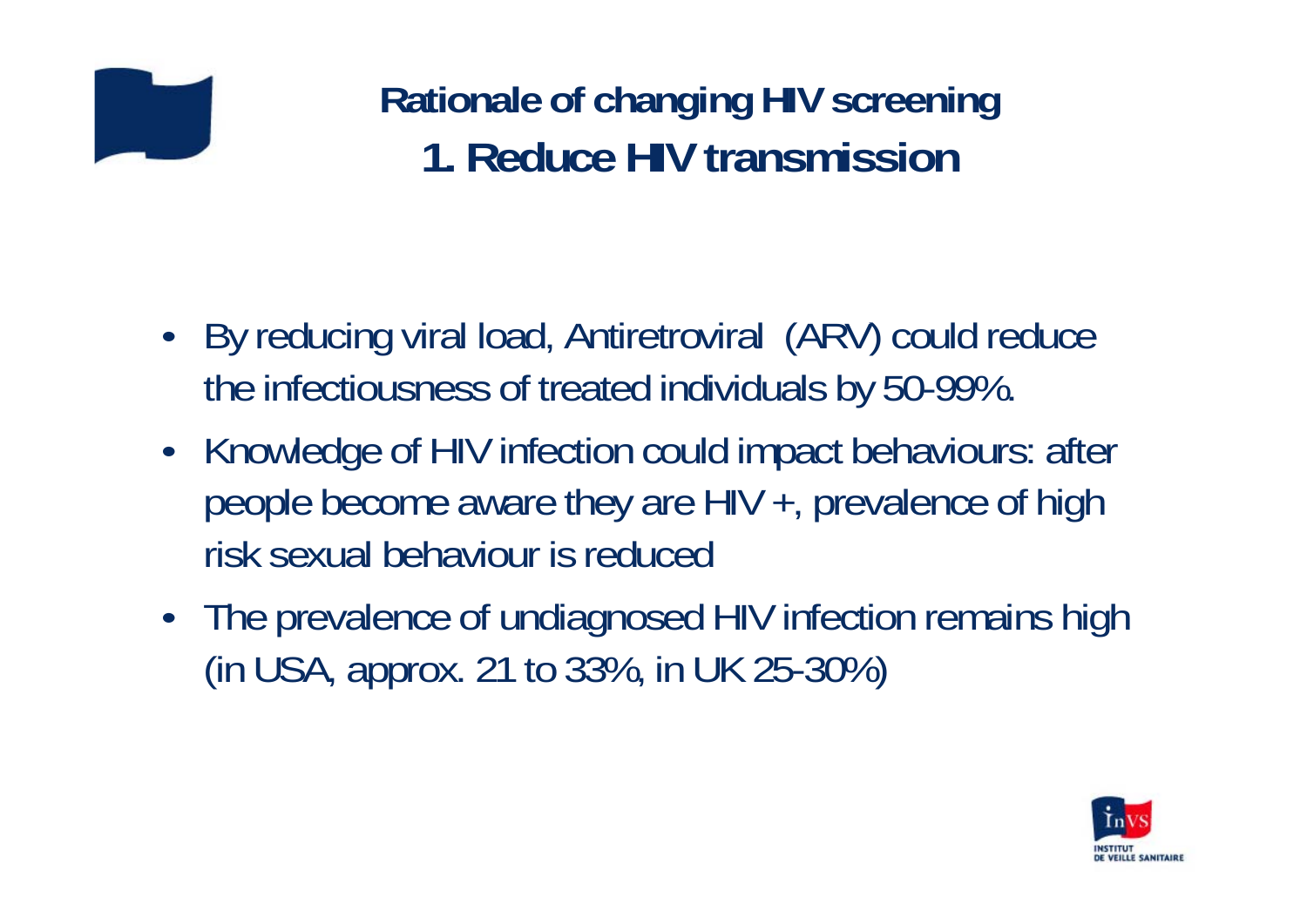

#### **Rationale of changing HIV screening 1. Reduce HIV transmission**

Awareness of Serostatus Among People with HIV and Estimates of Transmission



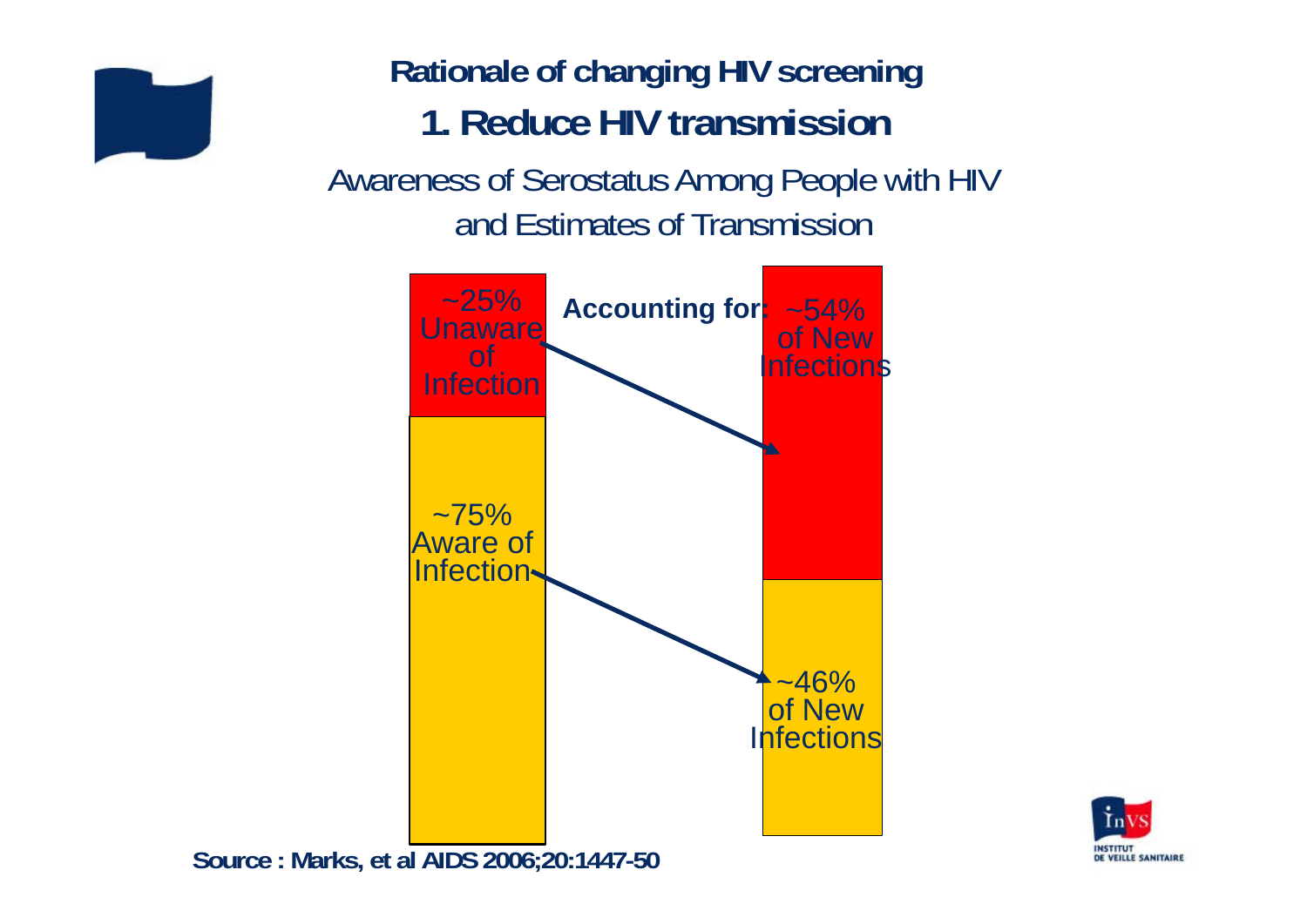#### **Rationale for changing HIV screening 1. Reduce HIV transmission**

 $\bullet$ Recently, it has been suggested that instead of considering<br>prevention as a secondary benefit of ARV, it should be considered as the primary purpose : 'Test and treat' strategy (Granich et al, 2009)

**Articles** 

 $\rightarrow \omega$  Universal voluntary HIV testing with immediate antiretroviral therapy as a strategy for elimination of HIV transmission: a mathematical model

Reuben M Granich, Charles F Gilks, Christopher Dye, Kevin M De Cock, Brian G Williams

#### Summary

Lancet 2009; 373:48-57 Background Roughly 3 million people worldwide were receiving antiretroviral therapy (ART) at the end of 2007, but Published Online an estimated 6.7 million were still in need of treatment and a further 2.7 million became infected with HIV in 2007. November 26, 2008 Prevention efforts might reduce HIV incidence but are unlikely to eliminate this disease. We investigated a theoretical DOI:10.1016/S0140strategy of universal voluntary HIV testing and immediate treatment with ART, and examined the conditions under 6736(08)61697-9 which the HIV enidemic could be driven towards elimination

- Using modelling, Granich has shown that Test &Treat strategy could theoretically eliminate HIV in a decade if the following conditions are met : almost all ind. accept ARV, ARV reduce infectiousness by 99%, drug R does not evolve, dropout rates remain <5%, risk behaviour is substantially reduced
- This model was applied on the South-Africa HIV epidemic (high HIV prevalence15-20% and heterosexual transmission)

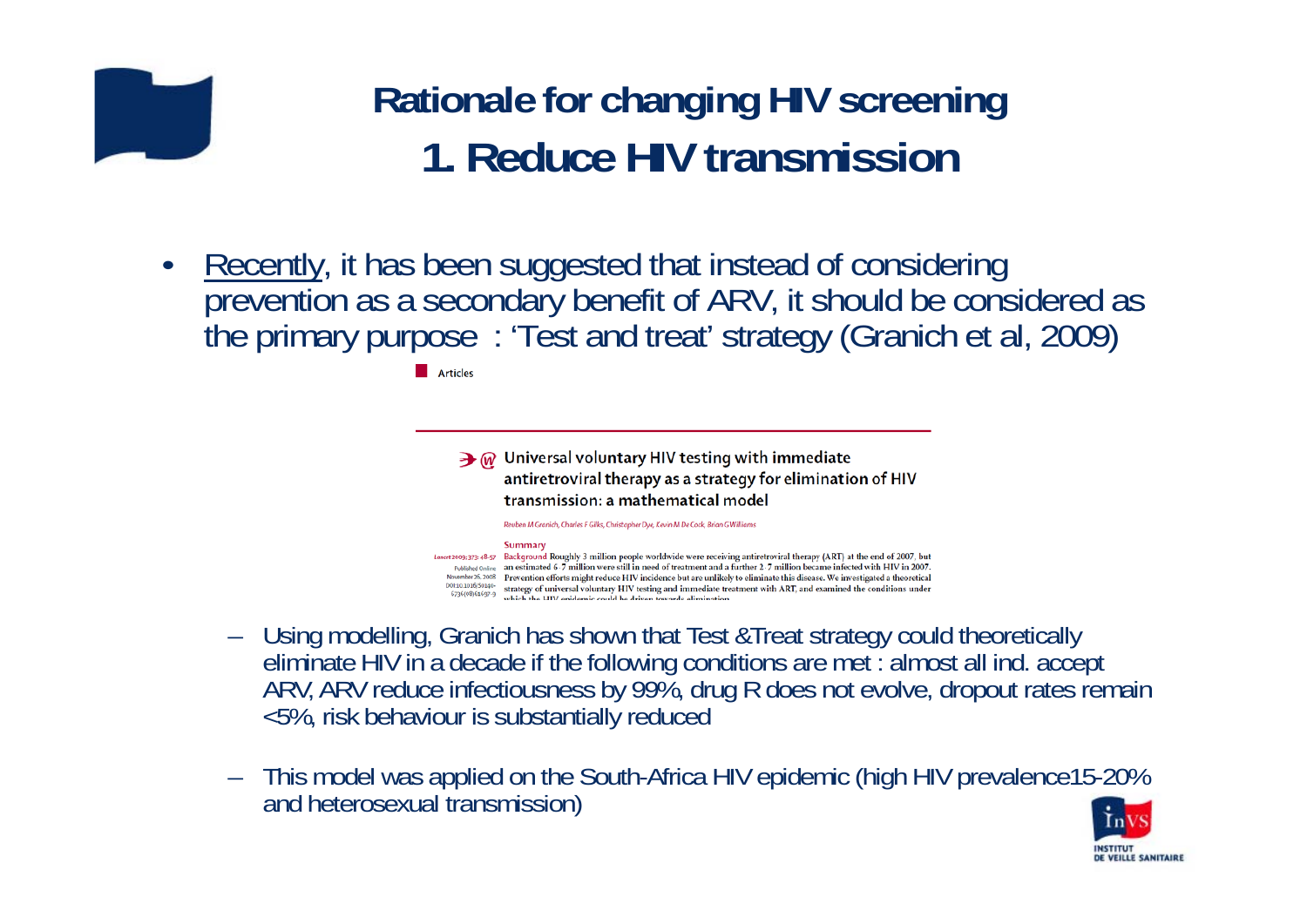**Rationale for changing HIV screening 2. Improve Disease prognosis**

- A substantial proportion of people are late diagnosed for HIV ('late testers') in USA, UK and France despite the widespread availability of the screening (among VCT, private and public labs. ..).
- The diagnosis of HIV also often occurs late despite multiple prior visits to health care settings (notably in emergency departments). These health care visits constituted numerous **missed opportunities** to diagnose HIV.
- Late testers are more likely to be heterosexuals, less educated and Africans or Africans Americans

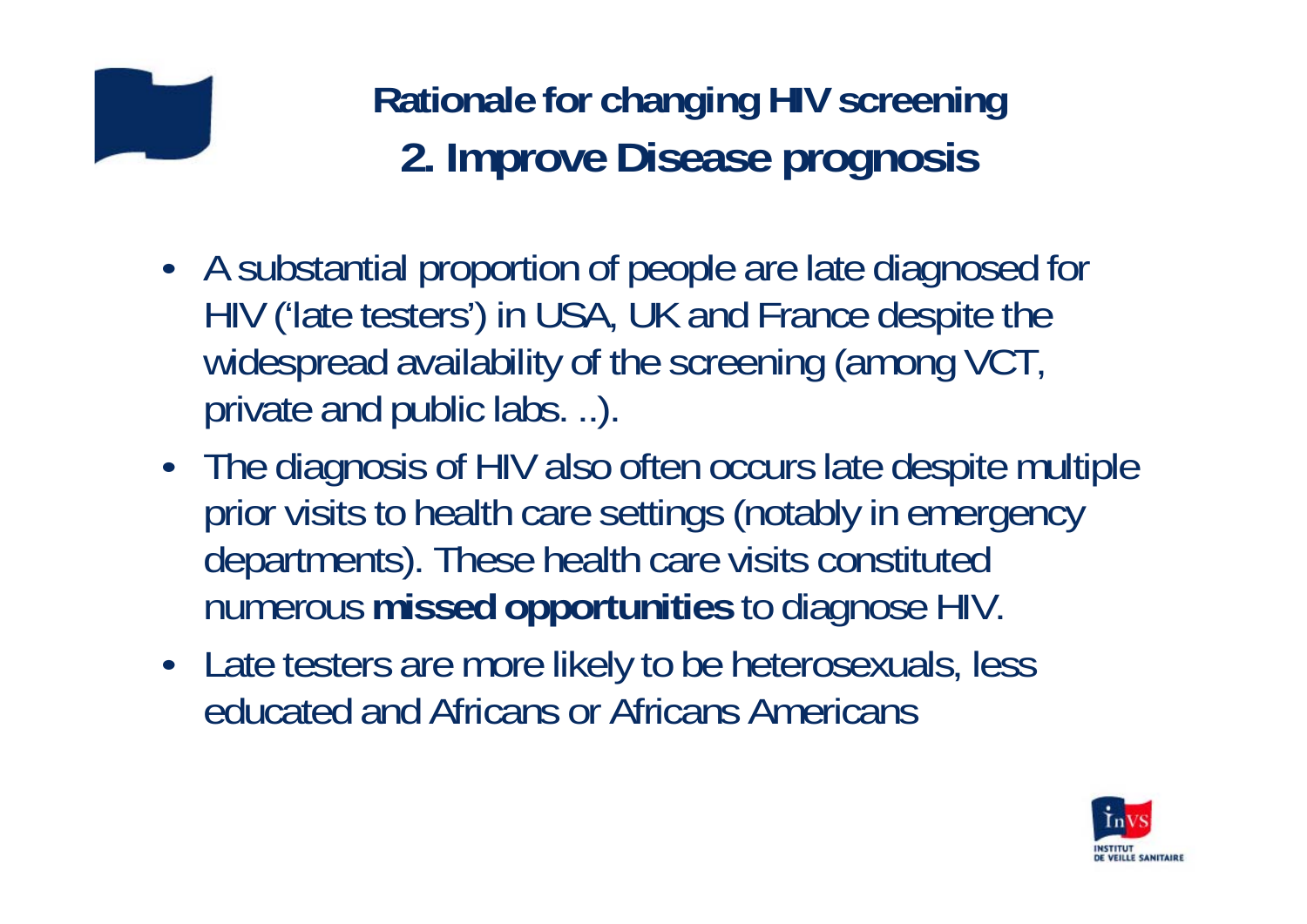

- 'Late testers' are presenting to care with advanced disease : approx. 30 % of individuals have a CD4 count below 200 at the time of HIV diagnoses
- Late diagnosed = worse prognosis





**% of subjects with CD4 cell count < 200at the time of HIVdiagnosis**

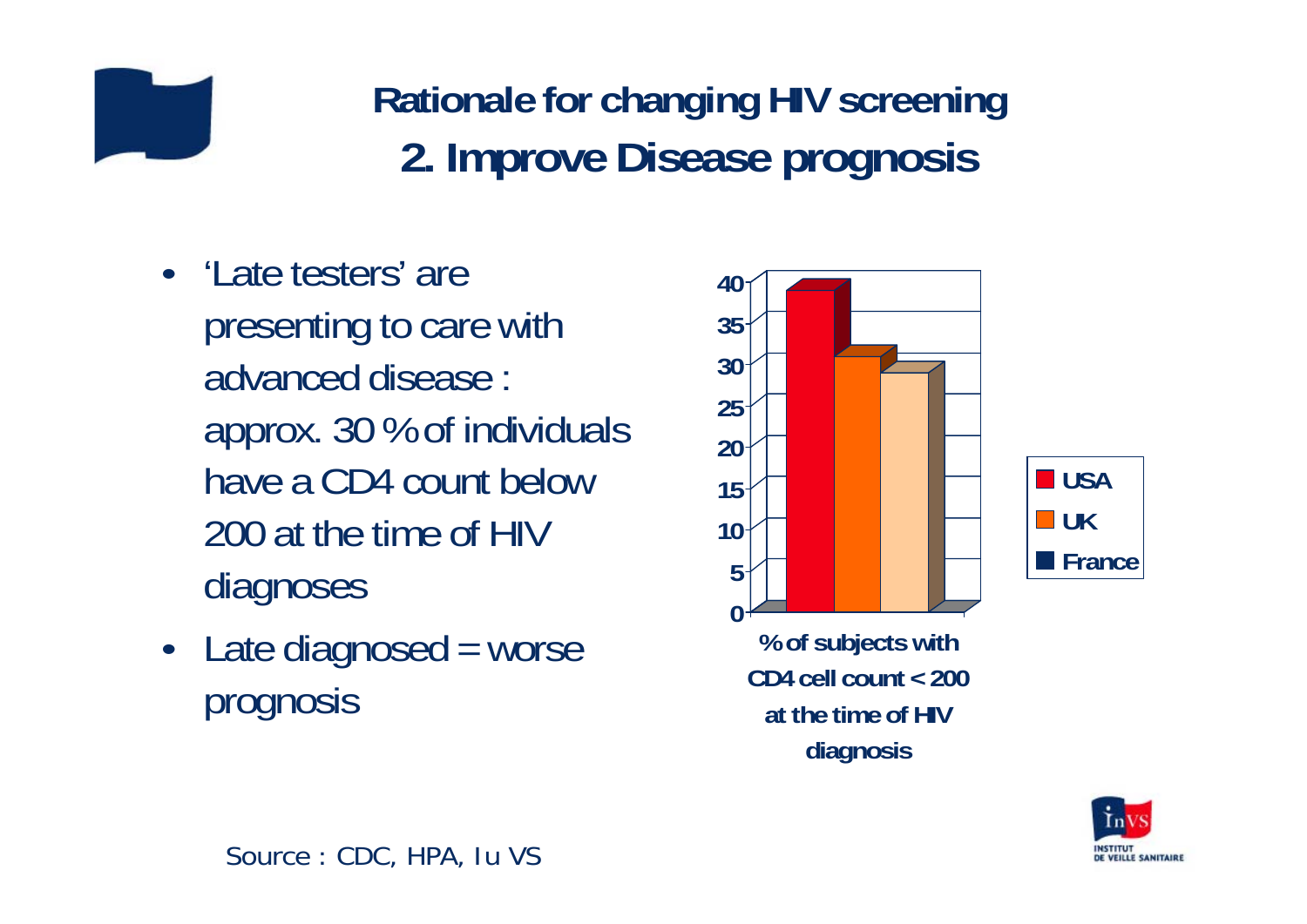## **Rationale for changing HIV screening 3. Benefit from new rapid HIV tests available**

- Theses tests can be performed without special equipment,
- They require only saliva or a drop of blood
- Results can be obtained within 20 mn with a sensitivity of 99.6 to 100% and specificity of 99.7 to 100%.

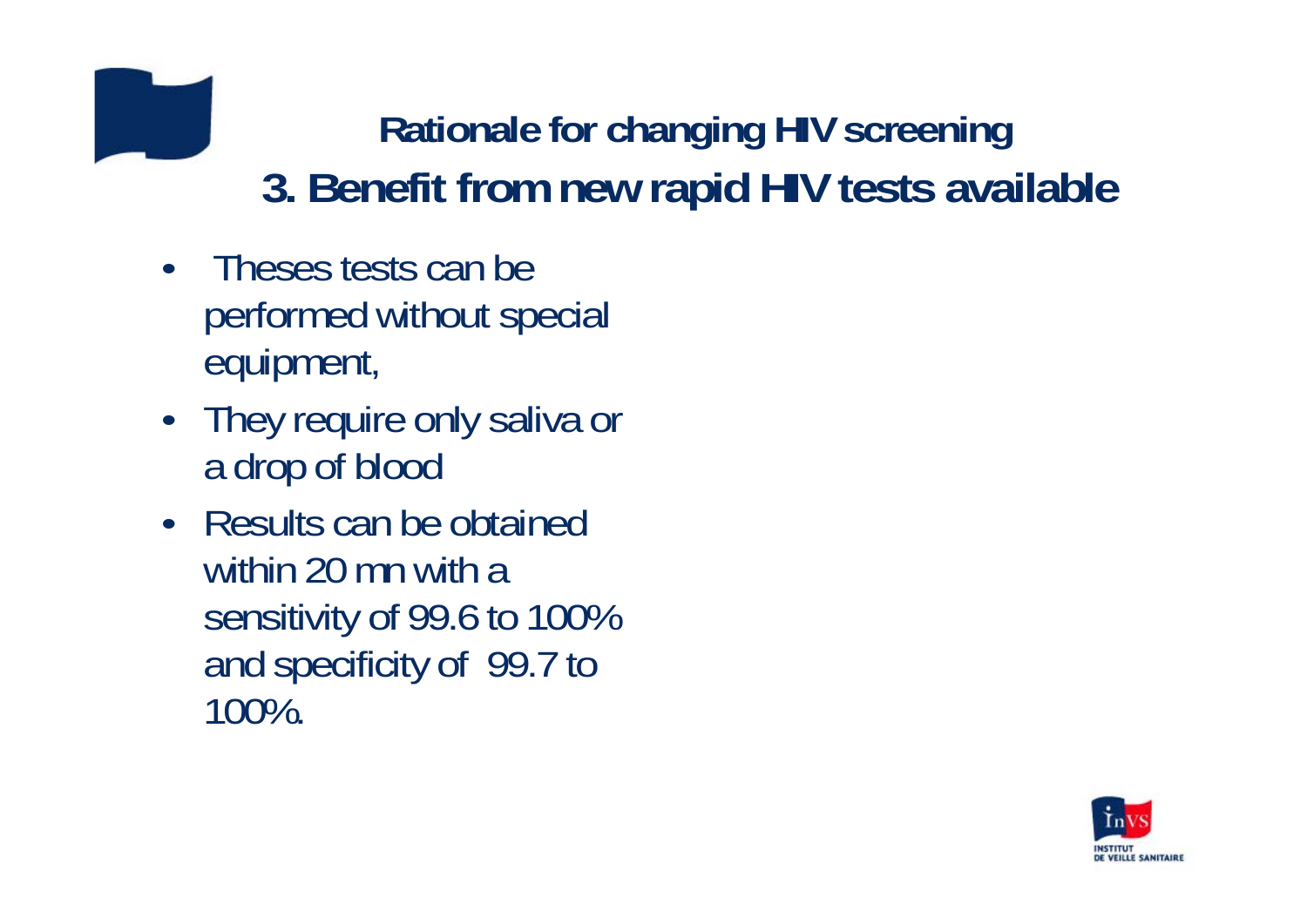#### **Rationale for changing HIV screening 3. Cost-effectiveness studies**

- • Two relevant articles analysing the cost-effectiveness of routine HIV screening in the US have been published in 2005 (Paltiel et al, NEJM and Sanders et al. NEJM)
- • They have shown that the cost-effectiveness of one-time routine HIV screening in the US population range from less than \$50,000/Qualy to \$60,700/Qualy (according to the prevalence of undiagnosed people). When this prevalence is high (>=0.1%), HIV screening is as cost-effective as other established screening programs for chronic diseases (such as breast cancer)

The NEW ENGLAND JOURNAL of MEDICINE

SPECIAL ARTICLE

Expanded Screening for HIV in the United States - An Analysis of Cost-Effectiveness



A. David Paltiel, Ph.D., Milton C. Weinstein, Ph.D., April D. Kimmel, M.Sc., George R. Seage III, Sc.D., M.P.H., Elena Losina, Ph.D., Hong Zhang, S.M., Kenneth A. Freedberg, M.D., and Rochelle P. Walensky, M.D., M.P.H.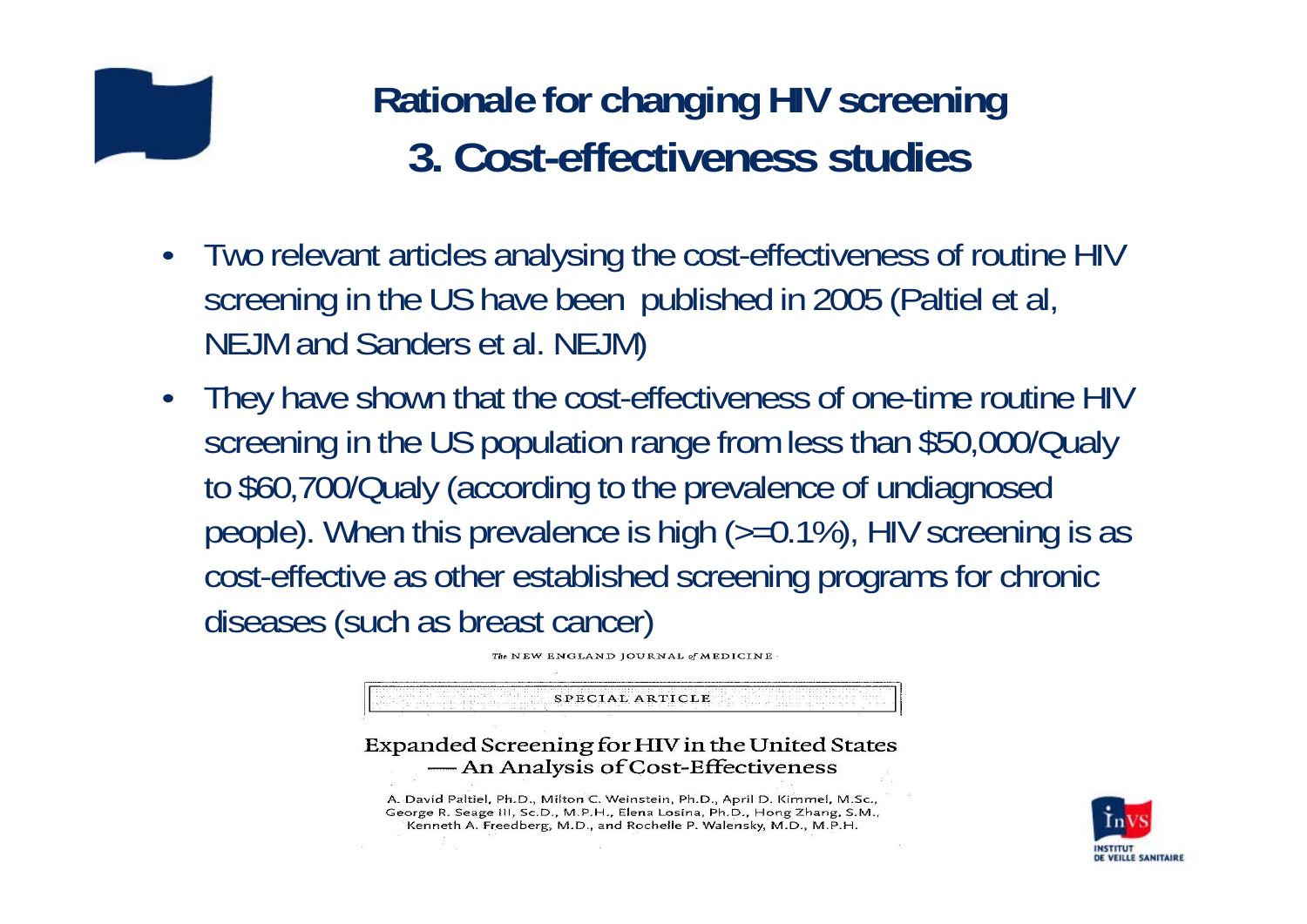

- A recent collaborative study\* was conducted to assess the cost-effectiveness of routine HIV screening in France : it found that a **one-time routine HIV screening** was acceptable by French standards (cost-effectiveness ratio = Euros 95 000/Qualy compared to current practices)
- To our knowledge, there is no other cost-effectiveness study that has been conducted in a European country

**Collaborative study** : Yazdanpanah (CHU Tourcoing), InVS and the Harvard Medical School that developed the computer model and Yale School of Public Health

Y Yazdanpanah, C Sloan, C Charlois-Ou, S Le Vu, C Semaille, D Costagliola, A Pouillé, O Scemama, E Losina, R Walensky, K Freedberg, D Paltiel. Routine HIV screening in France : clinical impact and cost-Effectiveness. ICAAC 2009

**DE VEILLE SANITAIRE**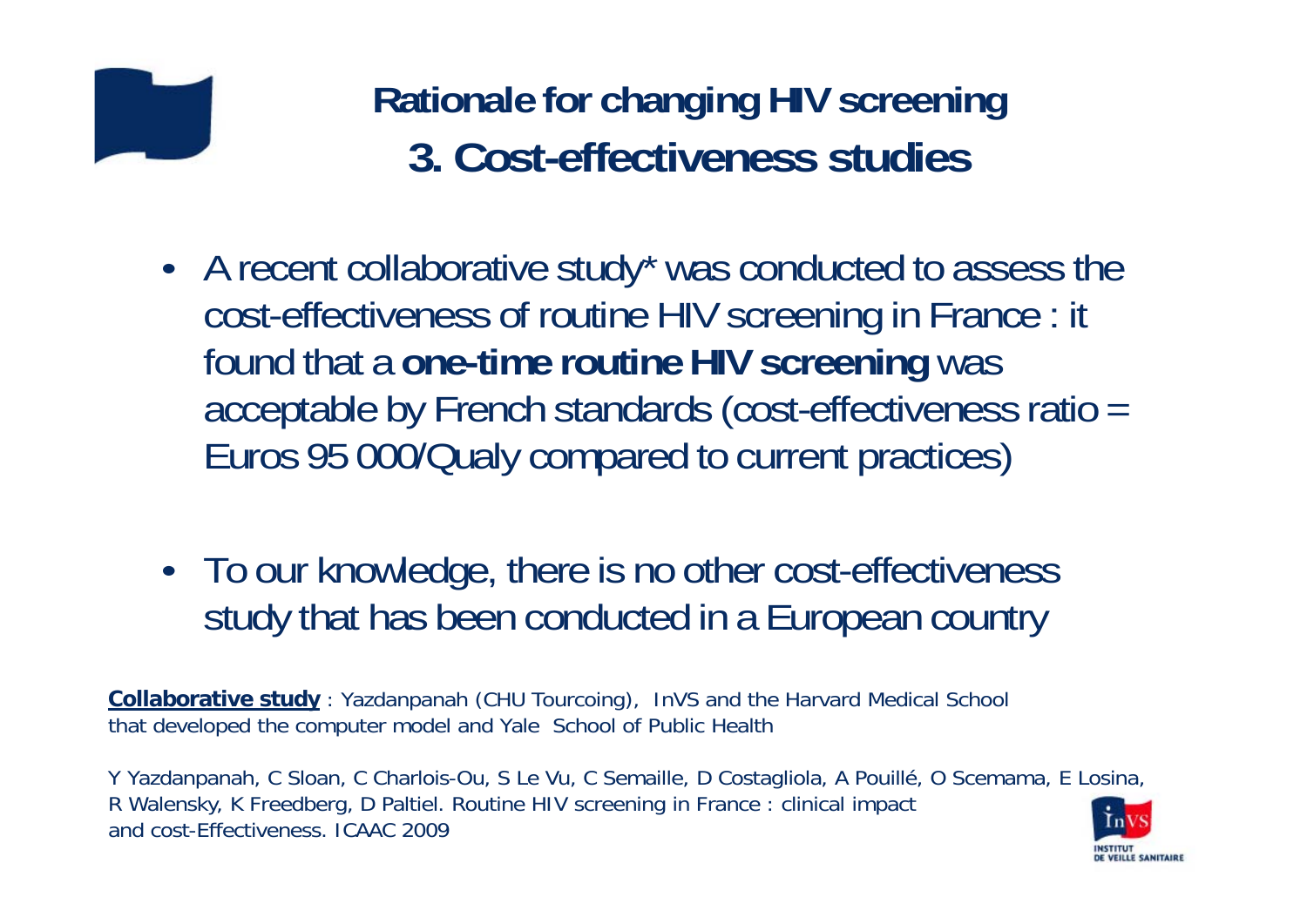

- •Rationale for changing HIV screening policies
- • **Description of changes in HIV screening policies in resource-rich countries (USA, France, UK) \***

In 2006, WHO launched also new recommendations «Provider-initiated testing and counselling »

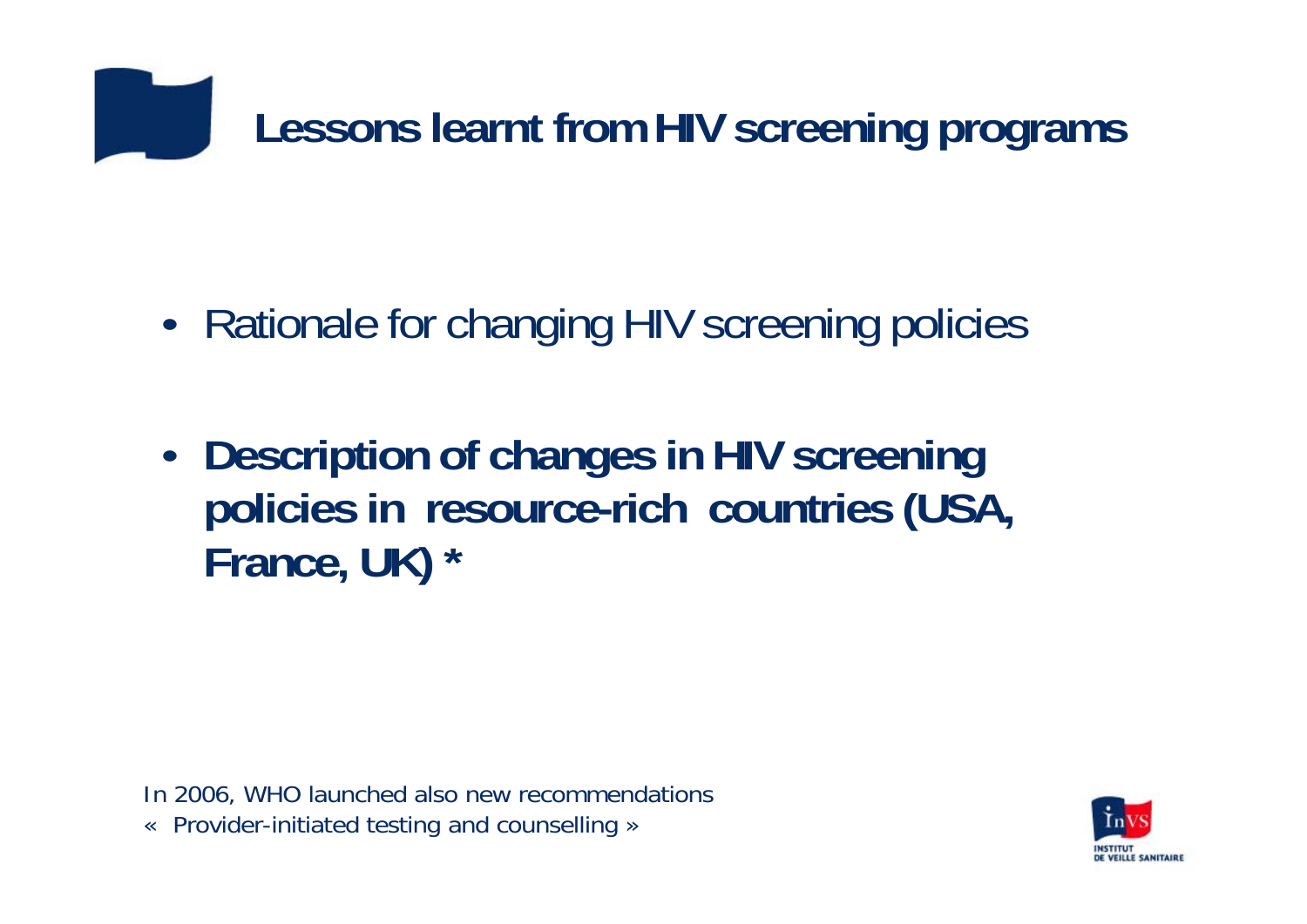#### **Changes in HIV screening policies in United States**

HIV testing recommendations have frequently changed since the beginning of the epidemic to improve screening among blood supply (1985) among pregnant women (1995 et 2001,2003) and among people in health care (2001,2003)

In 2006, the revised CDC recommendations proposed to expand HIV testing in Health care settings



**Revised Recommendations for HIV Testing** of Adults, Adolescents, and Pregnant Women in Health-Care Settings

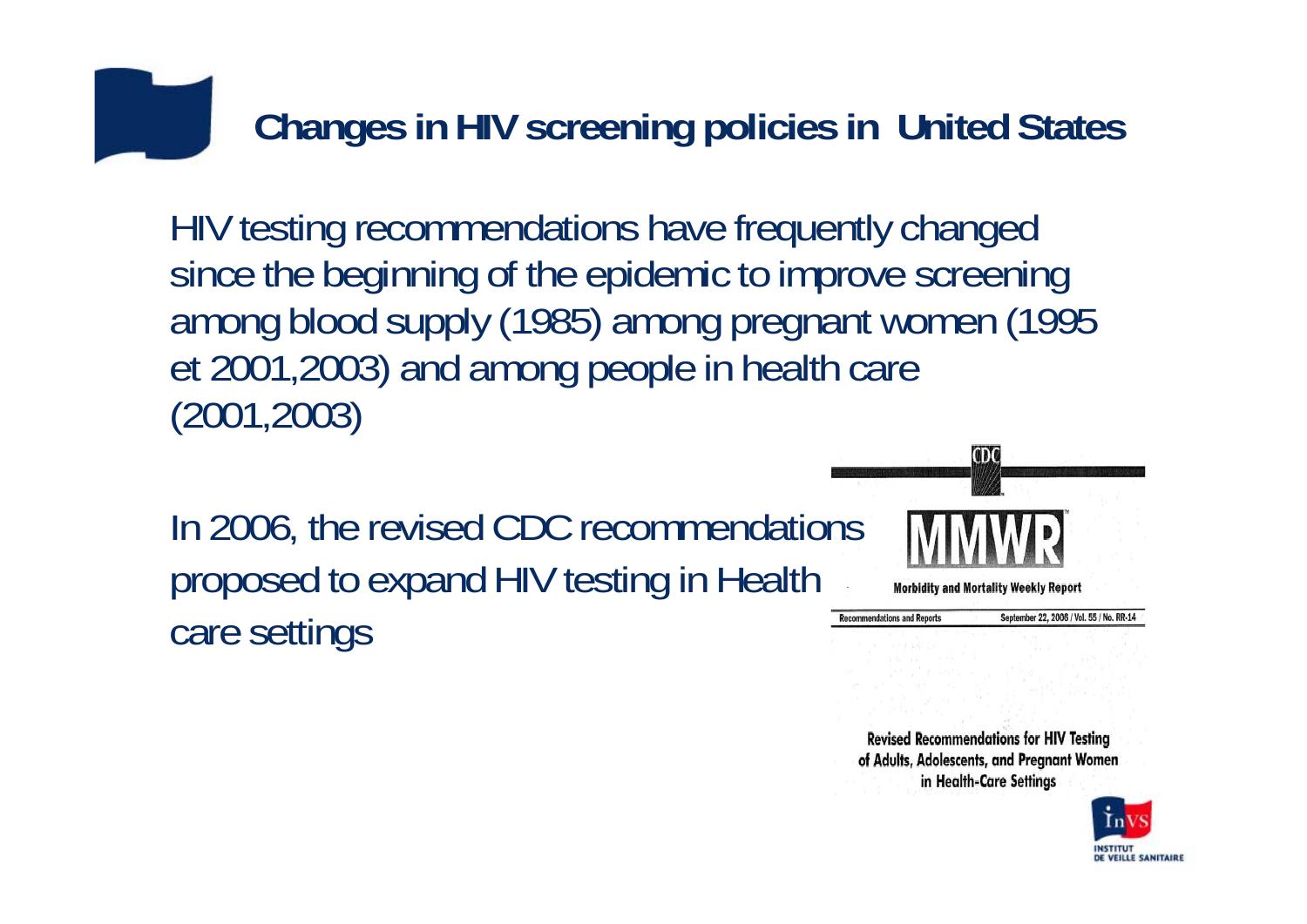#### **Changes in HIV screening policies in the US**

- CDC recommends that **opt-out** HIV screening be a part of routine clinical care in all health-care settings for all patients aged 13-64 yrs (recommendations are intended for providers in all health-care settings)
- Opt-out screening : performing HIV screening after notifying the patient that an HIV test will be performed unless the patient declines. General informed consent for medical care should be considered sufficient to encompass informed consent for HIV testing.
- Health-care providers should subsequently test all persons likely to be at risk for HIV at least annually (MSM, DU etc)
- CDC has set up several studies in emergency departments (ED) where a rapid HIV test was offered to patients

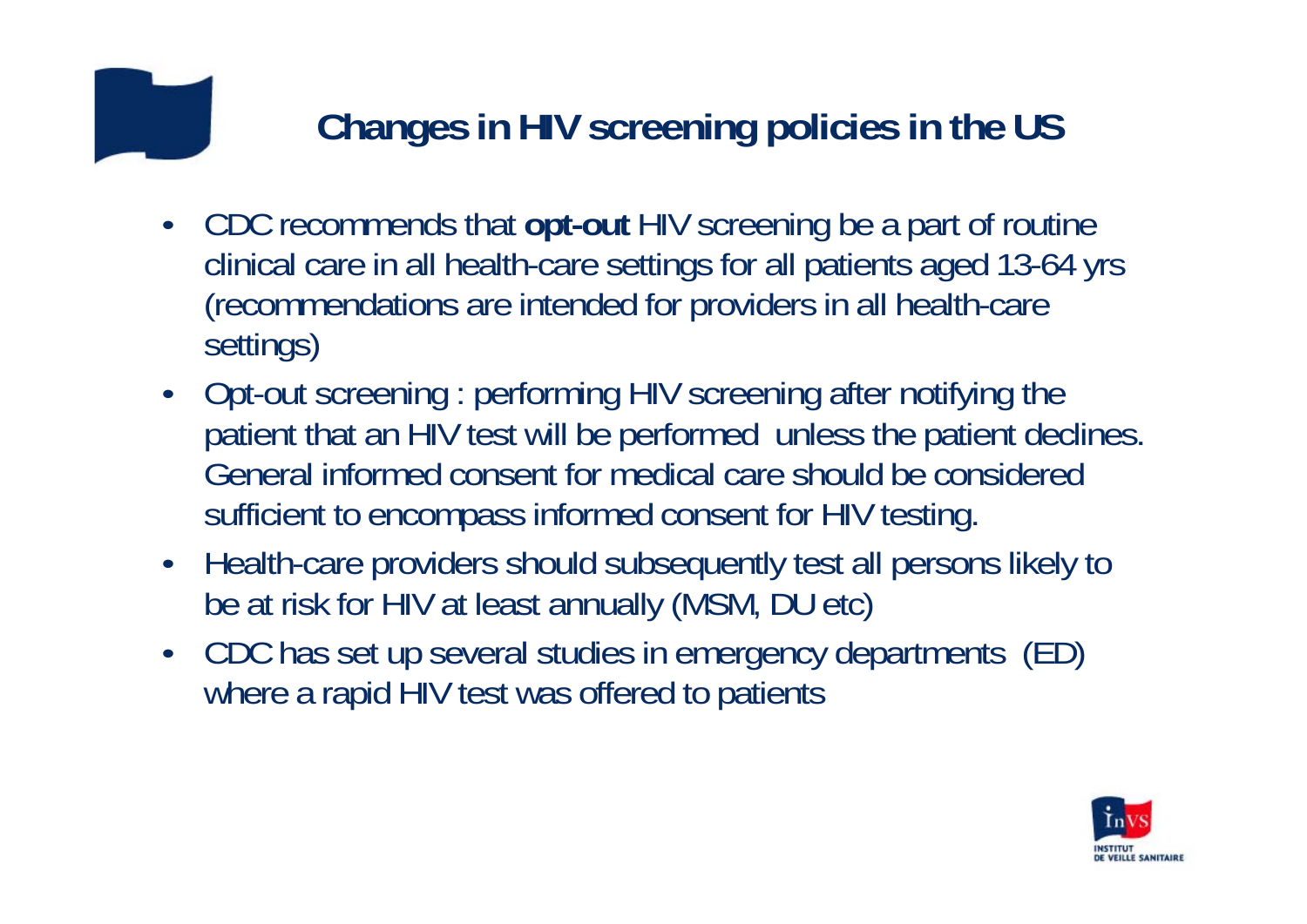## **Changes in HIV screening policies in the US**

- • 5 barriers to implementation have been identified :
	- Conflict between CDC recommendations and state laws or agencies
	- Persistent stigma associated with HIV infection
	- Fears regarding discrimination
	- Perception that risk-based testing is more cost effective
	- Re-imbursement for testing
- • Results in HIV screening projects regarding the implementation of rapid HIV test among patients at ED :
	- dedicated personnel is required
	- Funding is needed
	- Long-term visibility is necessary



Source : Bartlett et al. JAMA, August 2008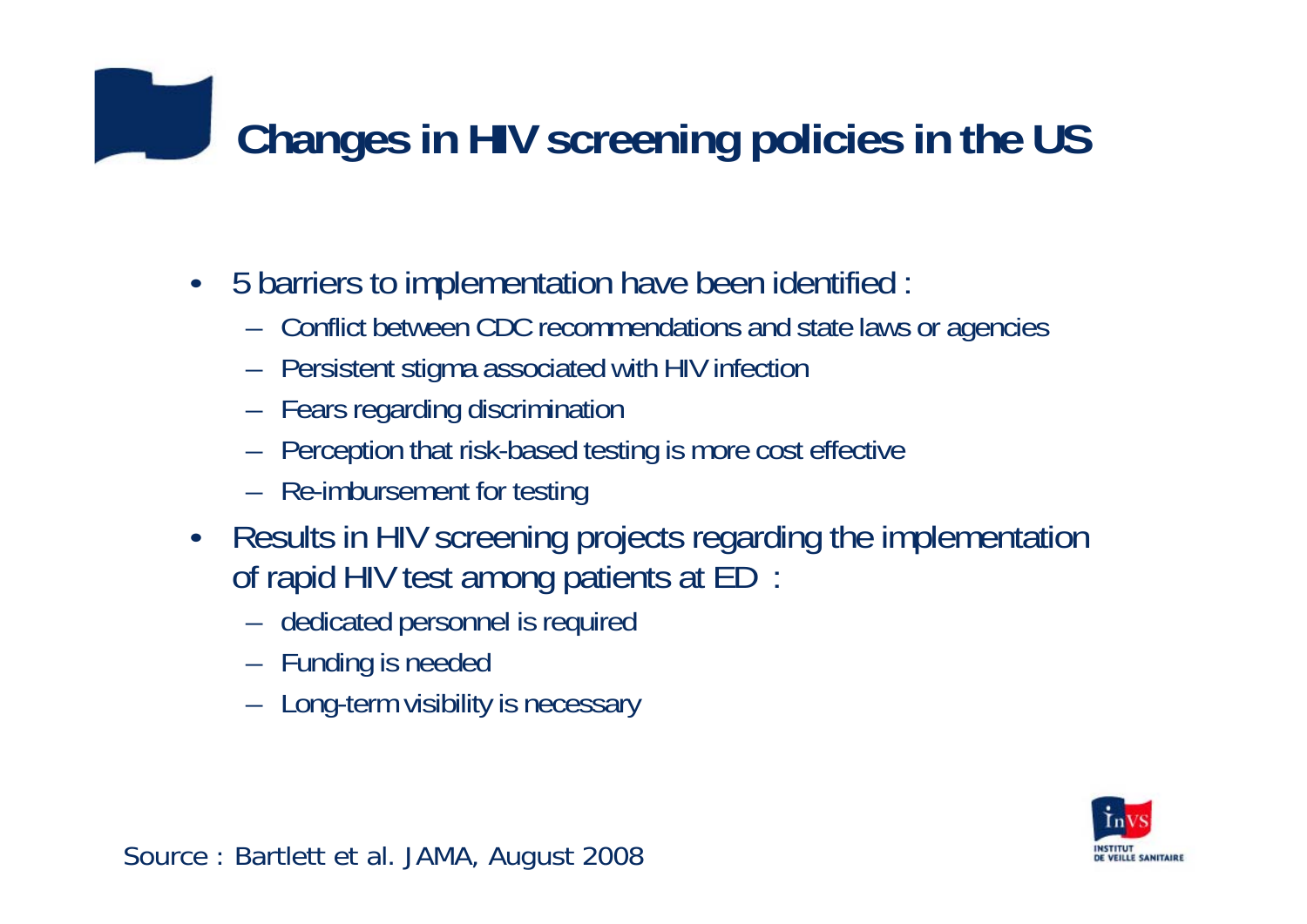## **Changes in HIV screening policies in France**

- $\bullet$  Current French HIV screening strategies are based on :
	- –- Mandatory HIV screening for blood products (since 1985), for organs donors (since 1987), for assisted medical procreation, military personal outside France
	- HIV screening 'systematically' proposed for pregnant women and prisoners
	- Voluntary HIV screening

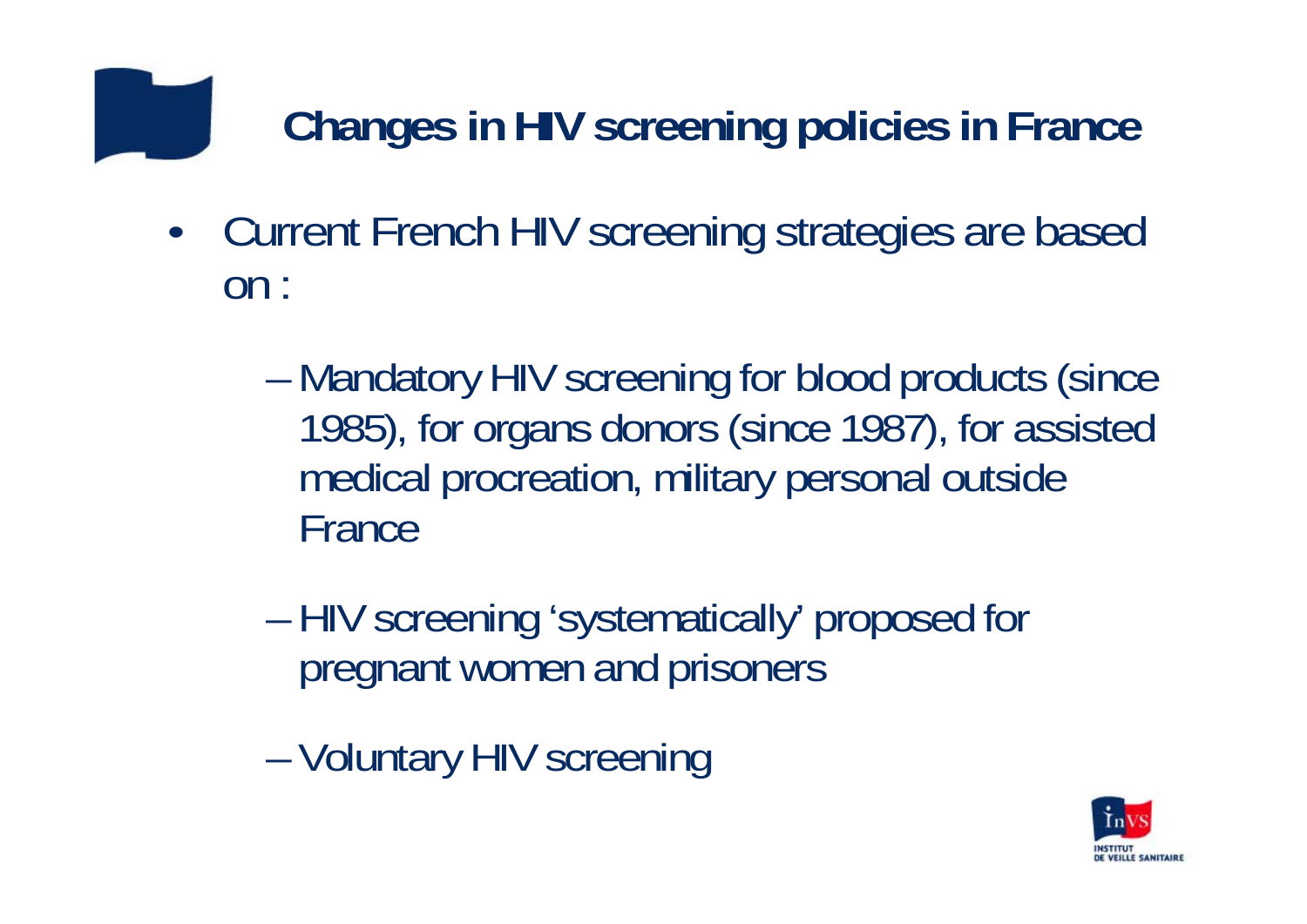## **Changes in HIV screening policies in France**

• New HIV screening strategy recommended by the French national Authority for Health (HAS) : the report was published in Oct.2009



–To expand HIV screening : an HIV test should be offered to all people aged to 15 to 70 yrs at least once during life (this recommendation is based on the results from the cost-effectiveness of one- time routine HIV test)

Dépistage de l'infection par le VIH en France

- – To repeat screening among high-risk population : MSM, heterosexuals with multiple partners, prostitutes, people with an HIV infected partner, DU, migrants from countries with an generalised HIV epidemic, people from French Antilles
- – To encourage research using rapid HIV test among patients in emergency department in order to assess the feasibility and the interest of the use of rapid test in ED or to entice HIV testing<br>projects among community (the use of rapid test by non-health workers such as members from<br>NGO etc ..)
- • These new recommendations are not currently applied because the French ministry of health has not yet finalise its decision

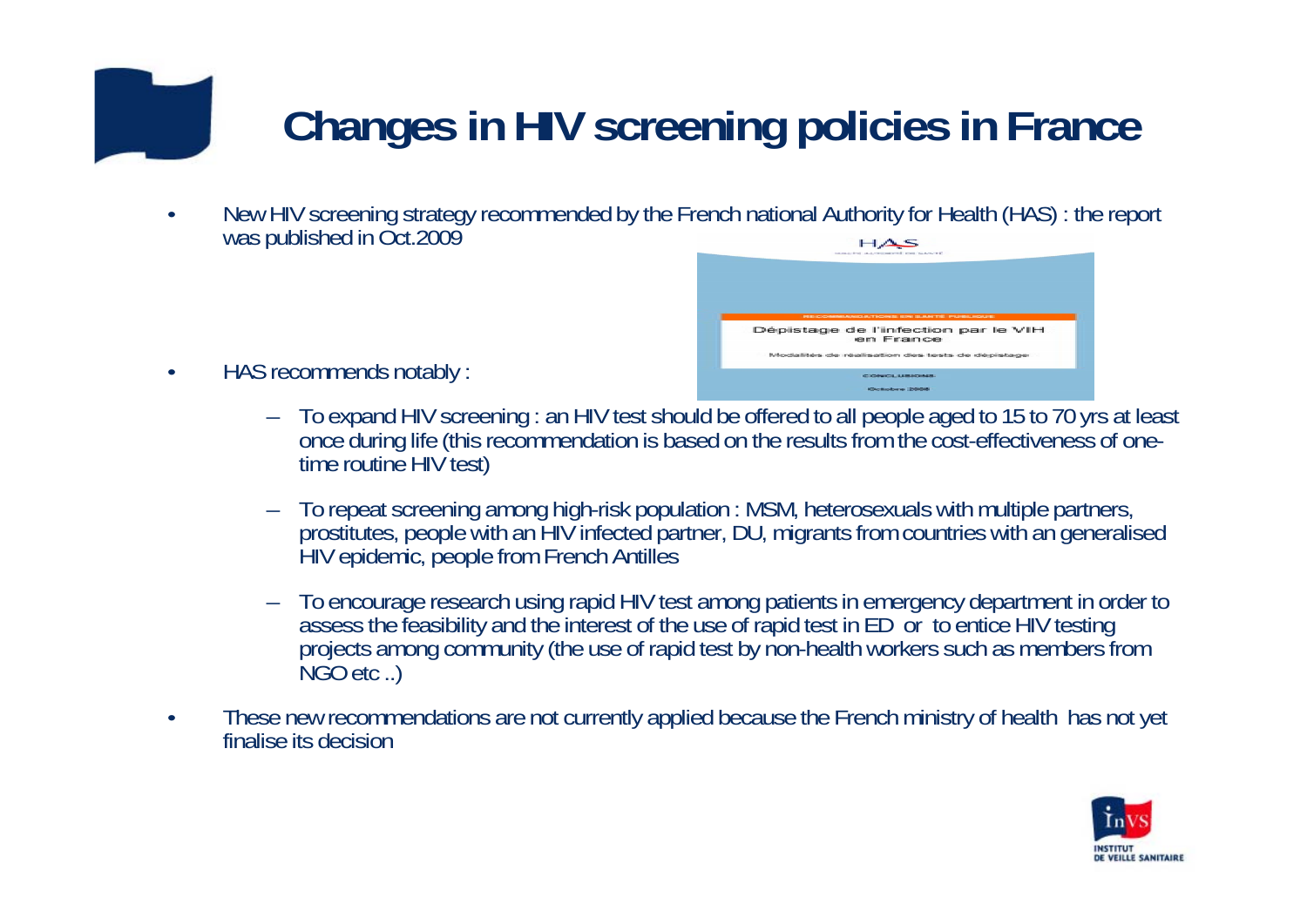### **Changes in HIV screening policies in UK in 2008/2009**

- In areas where the prevalence of diagnosed HIV infections is > 2/1000, consideration should be given to offering an HIV test to all men and women aged 15 to 59 registering in general practice and to all general medical admissions
- Routine screening for high-risk population such as MSM, DU, migrants from countries with generalised HIV epidemic
- Such local HIV testing initiatives, and other community or non-NHS HIV testing projects, should be formally evaluated and sufficiently large as to inform policy and practice



Source : Health Protection Agency, 2009 HIV Report